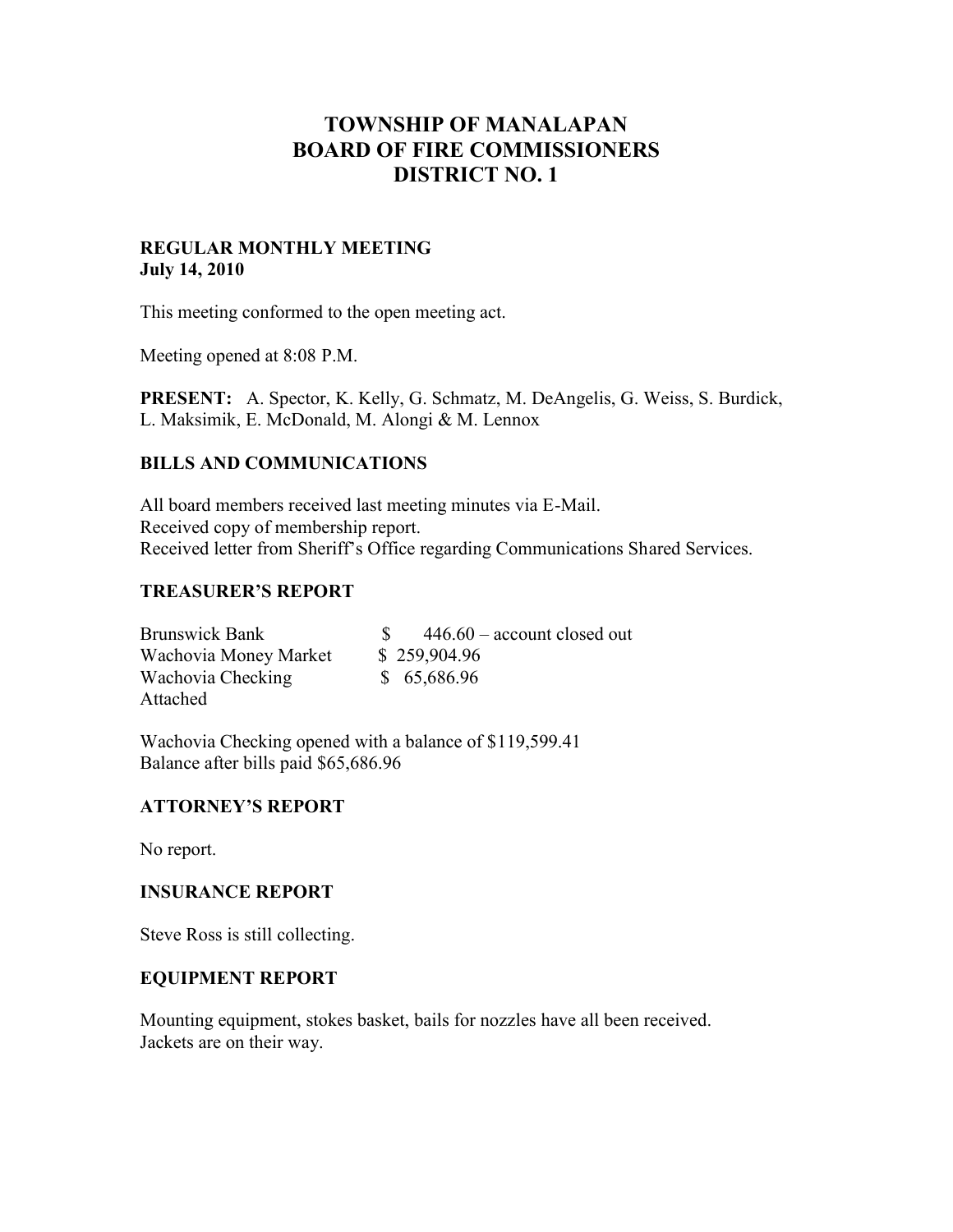## **RADIO REPORT**

Need to replace the portable on 26-1-80. Mics and batteries are in.

# **CHIEF'S REPORT**

Chief Burdick reported that there have been 524 calls for the year and 56 calls for the month.

## **TRUCK REPORT**

Servicing on trucks is continuing. 26-1-80 – window needs to be replaced – ordered through ERS. Was damaged on June  $27<sup>th</sup>$  at the cemetery by a large tree branch. Fixed door on Rehab Trailer. Chief Burdick is calling Dave about repairing lighting issues on the brush truck.

## **ASSOCIATION REPORT**

Mike Alongi reported that the deck project at the Satellite has been completed. The retaining wall needs to be repaired. Still waiting for the ceilings to be painted at the Main House.

### **TRUSTEES' REPORT**

Everything is good.

### **OLD BUSINESS**

See attached.

### **NEW BUSINESS**

Commissioner DeAngelis made a motion to pay all vouchers; this was seconded by Commissioner Kelly. All voted aye.

Commissioner Schmatz made a motion not to exceed \$650 to purchase safety vests; this was seconded by Commissioner Kelly. All voted aye.

Commissioner Schmatz made a motion not to exceed \$2,500 for miscellaneous equipment (mask covers, spanners, hydrant bags, elevators keys, tarps, etc.); this was seconded by Commissioner DeAngelis. All voted aye.

Commissioner Schmatz made a motion not to exceed \$10,000 to purchase 2 Bullard cameras; this was seconded by Commissioner DeAngelis. All voted aye.